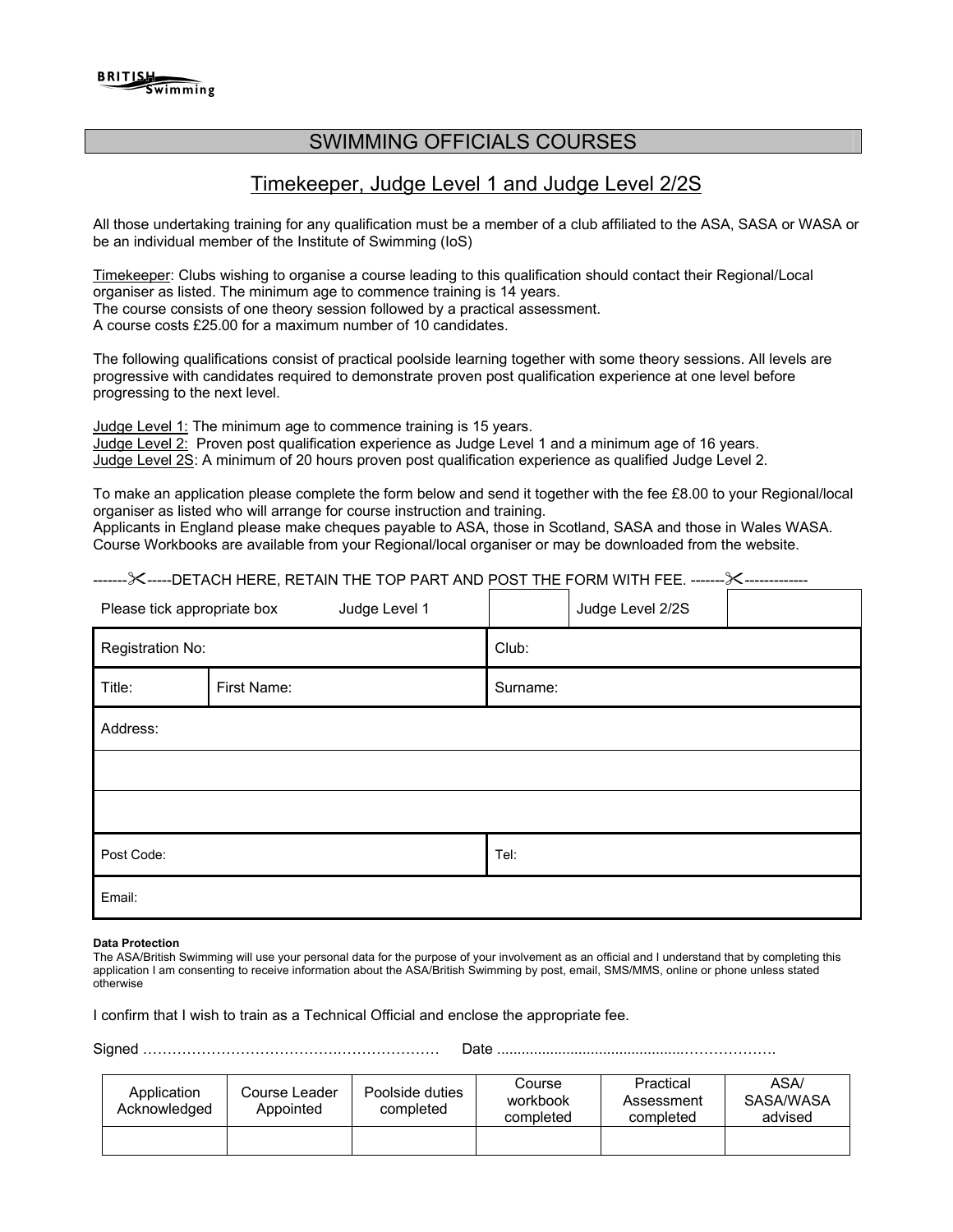## **Judge Level 1 Syllabus**

The role of the timekeeper, reporting for gala duty, allocation of duties and equipment, procedure for recording a time, determination of official manual time, splits, back up button, lap cards, bells and whistles, FINA Rules for timekeepers. The role and duties of Chief Timekeeper, FINA rules for Chief Timekeeper. The role and responsibilities of Inspector of turns, FINA rules for Inspectors of Turn, reporting of infringements. The role and responsibilities of Chief Inspector of Turns. Practical experiences in all of the above.

### **Judge Level 2 Syllabus**

The roles and duties of Judges of Stroke, FINA Laws of Stroke, the role and duties of Finish Judges. Practical experiences in relation to the judging of stroke and Finish

#### **Judge Level 2S Starter Syllabus**

The role and responsibility of the Starter; FINA Laws in relation to the Start and starting. Practical experience of Starting.

Application forms to be sent to the appropriate listed person.

|                                                                                                             | ASA East Midland Region- Mr T Bream, 47 Spinney Hill Road, Northampton, NN3 6DH<br>t.bream@btinternet.com                                                                                                                                                                                                                                                                                        | 01604 499469  |
|-------------------------------------------------------------------------------------------------------------|--------------------------------------------------------------------------------------------------------------------------------------------------------------------------------------------------------------------------------------------------------------------------------------------------------------------------------------------------------------------------------------------------|---------------|
| Derbyshire<br>Leicestershire<br>Lincolnshire<br>Northamptonshire<br>Nottinghamshire                         | Mr R Shepherd, 165 Oaklands Avenue, Littleover, Derby DE23 2QP<br>Mr R Brewin, 25 Grace Road, Desford, Leicester LE9 9FZ<br>Mr G Dix, 5 Ashlawn Drive, Boston, PE21 9PT<br>Mr T Bream, 47 Spinney Hill Road, Northampton, NN3 6DH<br>Mrs A Morton, 4 Castle Close, Bottesford, Nottingham, NG13 0EH                                                                                              |               |
| ASA East Region: -<br>Bedfordshire<br>Cambridgeshire<br>Essex<br>Hertfordshire<br><b>Norfolk</b><br>Suffolk | Mr D Metcalf, 3 Farsands, Oakley, Bedford, Bedfordshire, MK43 7SJ<br>swimofficials@eastswimming.org                                                                                                                                                                                                                                                                                              | 01234 825289  |
| <b>ASA London Region</b>                                                                                    | Mrs A van Beukelen, 26 Glebe Gardens, New Malden, KT3 5RY<br>wvanb@btopenworld.com                                                                                                                                                                                                                                                                                                               | 020 8942 2634 |
| Essex<br>Kent<br>Middlesex<br>Surrey                                                                        | Mrs K McGuire, 49 Connaught Ave, Grays, Essex, RM16 2XR<br>Mrs C Enderby, 7 Chart Road, Chart Sutton, Maidstone, Kent, ME17 3RG<br>Mr R Shortland, 55 New Road, Hanworth, Middlesex TW13 6TG<br>Mrs A van Beukelen, 26 Glebe Gardens, New Malden, KT3 5RY                                                                                                                                        |               |
| ASA North East Region                                                                                       | Mr F Murray, 57 Glenfield Road, Newcastle upon Tyne, NE12 8DY<br>fredjmurray57@gmail.com                                                                                                                                                                                                                                                                                                         | 0191 270 2661 |
| Northumberland & Durham<br>Yorkshire                                                                        |                                                                                                                                                                                                                                                                                                                                                                                                  |               |
| ASA North West Region<br>Cheshire<br>Cumbria<br>Lancashire                                                  | Mr M Davies, 22 Elanor Road, Elworth, Sandbach, Cheshire, CW11 3FZ<br>marko@worldonline.co.uk                                                                                                                                                                                                                                                                                                    | 01270 750512  |
| <b>ASA South East Region</b>                                                                                | Mr R Prior, 10 Sunbury Road, Eton, Windsor, SL4 6BA<br>rgprior@rgprior.com                                                                                                                                                                                                                                                                                                                       | 01753 852 553 |
| Berks and South Bucks<br>Hampshire<br>Kent<br>Ox & North Bucks<br>Surrey<br>Sussex                          | Mrs S D Green, 20 Courtenay Drive, Reading, RG4 8XH<br>Mr G Adamson, 56 Lewis Silkin Way, Southampton, SO16 8FP<br>Mrs C Enderby, 7 Chart Road, Chart Sutton, Maidstone, Kent, ME17 3RG<br>Mr J Wilford, 15 Broomlee, Bancroft, Milton Keynes, MK13 0PU<br>Ms A Doyle, 22 Richmond Way, Leatherhead, KT22 9NR<br>Mrs C Hobbs, 16 Gorringe Road, Eastbourne, BN22 8XL                             |               |
| ASA South West Region                                                                                       | Mrs J Beard, 10 Library Road, Winton, Bournemouth, BH9 2QH<br>beardfamilyuk@yahoo.co.uk                                                                                                                                                                                                                                                                                                          | 01202 533212  |
| Cornwall<br>Devon<br>Dorset<br>Gloucestershire<br>Somerset<br>Wiltshire                                     | Mrs M Davies, 3 Polstain Rd, Threemilestone, Truro Cronwall TR3 6DH<br>Mr M Jeynes, 17 Silverwell Park, Modbury, Devon, PL21 0RJ<br>Mrs J Beard, 10 Library Road, Winton, Bournemouth, BH9 2QH<br>Mr N Harper, 22 Clarence Grove Rd, Weston super Mare, BS23 4AQ<br>Mr G Cockill, 14 Collett Ave, Shepton Mallet, Somerset, BA4 5PL<br>Mr P Robbins, 26 Elizabeth Drve, Devizes, Wilts, SN10 3SD |               |
| <b>ASA West Midland Region</b>                                                                              | Mr Ian Lamb, 44 Park Road East, Wolverhampton, WV1 4QA<br>lan.lamb@blueyonder.co.uk                                                                                                                                                                                                                                                                                                              | 07711 211049  |
| Shropshire<br>Staffordshire                                                                                 |                                                                                                                                                                                                                                                                                                                                                                                                  |               |

Worcestershire<br>Issue 22- 14<sup>th</sup> February 2012 Staffordshire Warwickshire